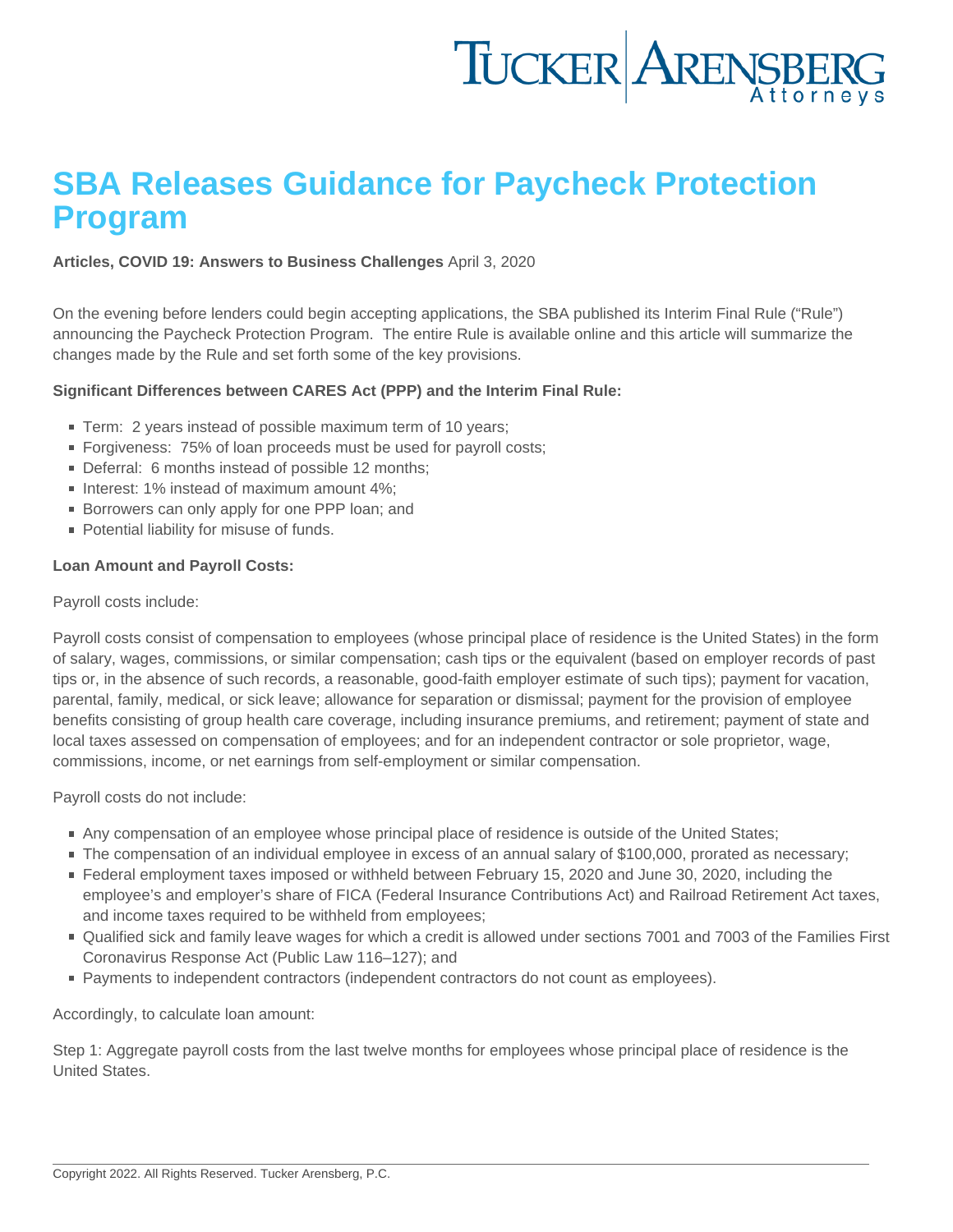

Step 2: Subtract any compensation paid to an employee in excess of an annual salary of \$100,000 and/or any amounts paid to an independent contractor or sole proprietor in excess of \$100,000 per year.

Step 3: Calculate average monthly payroll costs (divide the amount from Step 2 by 12).

Step 4: Multiply the average monthly payroll costs from Step 3 by 2.5.

Step 5: Add the outstanding amount of an Economic Injury Disaster Loan (EIDL) made between January 31, 2020 and April 3, 2020, less the 9 amount of any "advance" under an EIDL COVID-19 loan (because it does not have to be repaid).

The SBA provided some examples of calculating maximum loan amount, including the following:

Example 4 – Some employees make more than \$100,000, outstanding EIDL loan of \$10,000

Annual payroll: \$1,500,000

Subtract compensation amounts in excess of an annual salary of \$100,000: \$1,200,000

Average monthly qualifying payroll: \$100,000

Multiply by  $2.5 = $250,000$ 

Add EIDL loan of \$10,000 = \$260,000

Maximum loan amount is \$260,000

### **Forgiveness:**

The amount of **loan forgiveness can be up to the full principal amount of the loan and any accrued interest**. That is, the borrower will not be responsible for any loan payment if the borrower uses all of the loan proceeds for forgivable purposes described below and employee and compensation levels are maintained. The actual amount of loan forgiveness will depend, in part, on the total amount of payroll costs, payments of interest on mortgage obligations incurred before February 15, 2020, rent payments on leases dated before February 15, 2020, and utility payments under service agreements dated before February 15, 2020, over the eight-week period following the date of the loan.

**However, not more than 25 percent of the loan forgiveness amount may be attributable to nonpayroll costs**. While the Act provides that borrowers are eligible for forgiveness in an amount equal to the sum of payroll costs and any payments of mortgage interest, rent, and utilities, the Administrator has determined that the non-payroll portion of the forgivable loan amount should be limited to effectuate the core purpose of the statute and ensure finite program resources are devoted primarily to payroll. The Administrator has determined in consultation with the Secretary that 75 percent is an appropriate percentage in light of the Act's overarching focus on keeping workers paid and employed.

The SBA will issue additional guidance on loan forgiveness.

# **Necessary Forms and Information to Submit an Application:**

The applicant must submit SBA Form 2483 (Paycheck Protection Program Application Form) and payroll documentation, as described above. The lender must submit SBA Form 2484 (Paycheck Protection Program Lender's Application for 7(a) Loan Guaranty) electronically in accordance with program requirements and maintain the forms and supporting documentation in its files.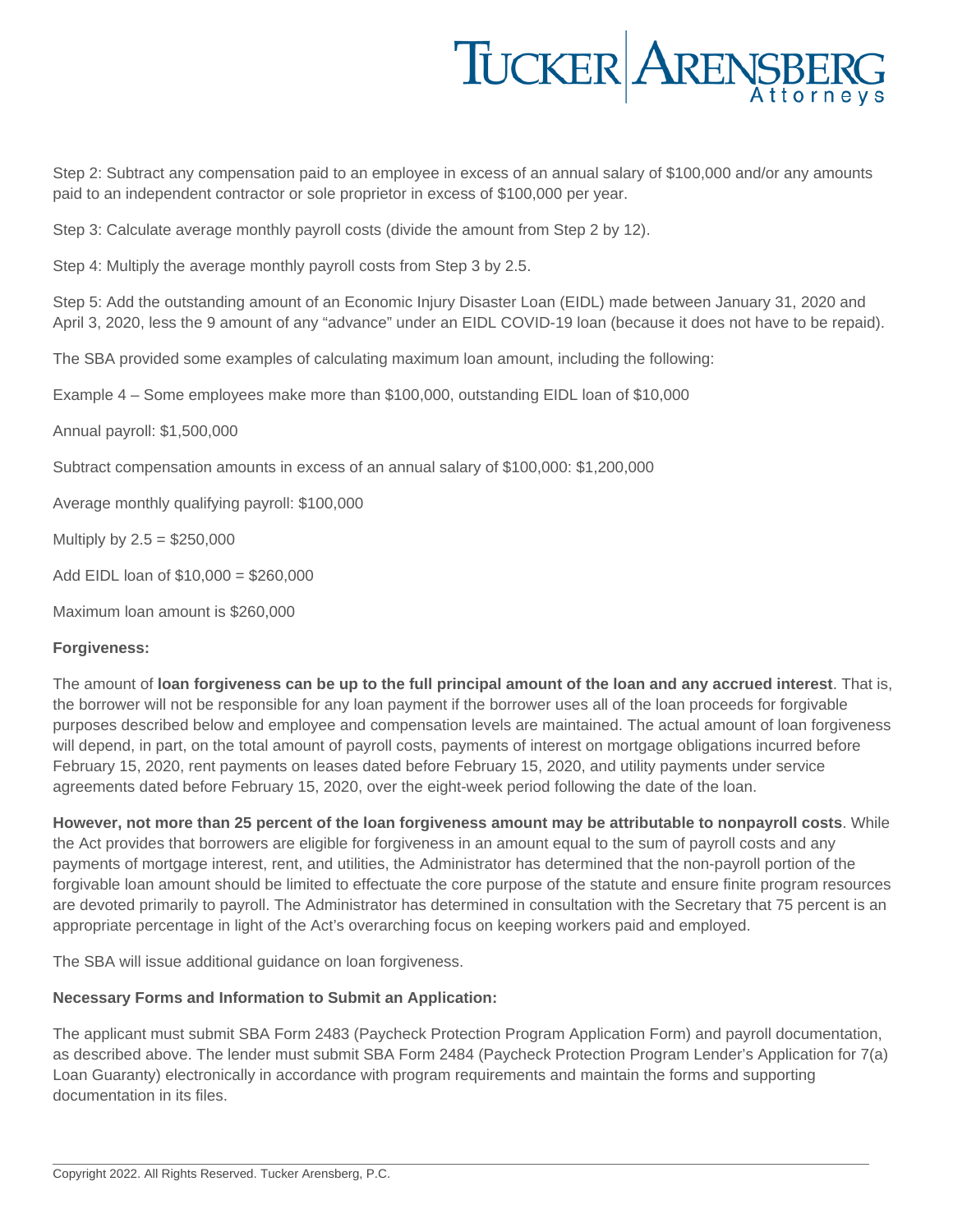# TUCKER ARENSBERG

### **Necessary Certifications on an Application:**

- The applicant was in operation on February 15, 2020 and had employees for whom it paid salaries and payroll taxes or paid independent contractors, as reported on a Form 1099-MISC.
- Current economic uncertainty makes this loan request necessary to support the ongoing operations of the applicant.
- The funds will be used to retain workers and maintain payroll or make mortgage interest payments, lease payments, and utility payments;
- If the funds are knowingly used for unauthorized purposes, the federal government may hold me legally liable such as for charges of fraud. As explained above, not more than 25 percent of loan proceeds may be used for non-payroll costs.
- Documentation verifying the number of full-time equivalent employees on payroll as well as the dollar amounts of payroll costs, covered mortgage interest payments, covered rent payments, and covered utilities for the eight week period following this loan will be provided to the lender
- Loan forgiveness will be provided for the sum of documented payroll costs, covered mortgage interest payments, covered rent payments, and covered utilities. As explained above, not more than 25 percent of the forgiven amount may be for non-payroll costs.
- During the period beginning on February 15, 2020 and ending on December 31, 2020, the applicant has not and will not receive another loan under this program.
- The information provided in this application and the information provided in all supporting documents and forms is true and accurate in all material respects. I understand that knowingly making a false statement to obtain a guaranteed loan from SBA is punishable under the law, including under 18 USC 1001 and 3571 by imprisonment of not more than five years and/or a fine of up to \$250,000; under 15 USC 645 by imprisonment of not more than two years and/or a fine of not more than \$5,000; and, if submitted to a federally insured institution, under 18 USC 1014 by imprisonment of not more than thirty years and/or a fine of not more than \$1,000,000.
- The lender will confirm the eligible loan amount using tax documents submitted.
- These tax documents (provided to the lender) are identical to those submitted to the Internal Revenue Service.
- The Lender can share the tax information with SBA's authorized representatives, including authorized representatives of the SBA Office of Inspector General, for the purpose of compliance with SBA Loan Program Requirements and all SBA reviews.

# **Permitted Uses of PPP loans:**

- $\blacksquare$  Payroll costs (as defined in the Act and in 2.f.);
- Costs related to the continuation of group health care benefits during periods of paid sick, medical, or family leave, and insurance premiums;
- Mortgage interest payments (but not mortgage prepayments or principal payments);
- Rent payments;
- **Utility payments;**
- Interest payments on any other debt obligations that were incurred before February 15, 2020; and/or
- Refinancing an SBA EIDL loan made between January 31, 2020 and April 3, 2020. If you received an SBA EIDL loan from January 31, 2020 through April 3, 2020, you can apply for a PPP loan. If your EIDL loan was not used for payroll costs, it does not affect your eligibility for a PPP loan. If your EIDL loan was used for payroll costs, your PPP loan must be used to refinance your EIDL loan. Proceeds from any advance up to \$10,000 on the EIDL loan will be deducted from the loan forgiveness amount on the PPP loan.

However, at least 75 percent of the PPP loan proceeds shall be used for payroll costs. For purposes of determining the percentage of use of proceeds for payroll costs, the amount of any EIDL refinanced will be included. For purposes of loan forgiveness, however, the borrower will have to document the proceeds used for payroll costs in order to determine the